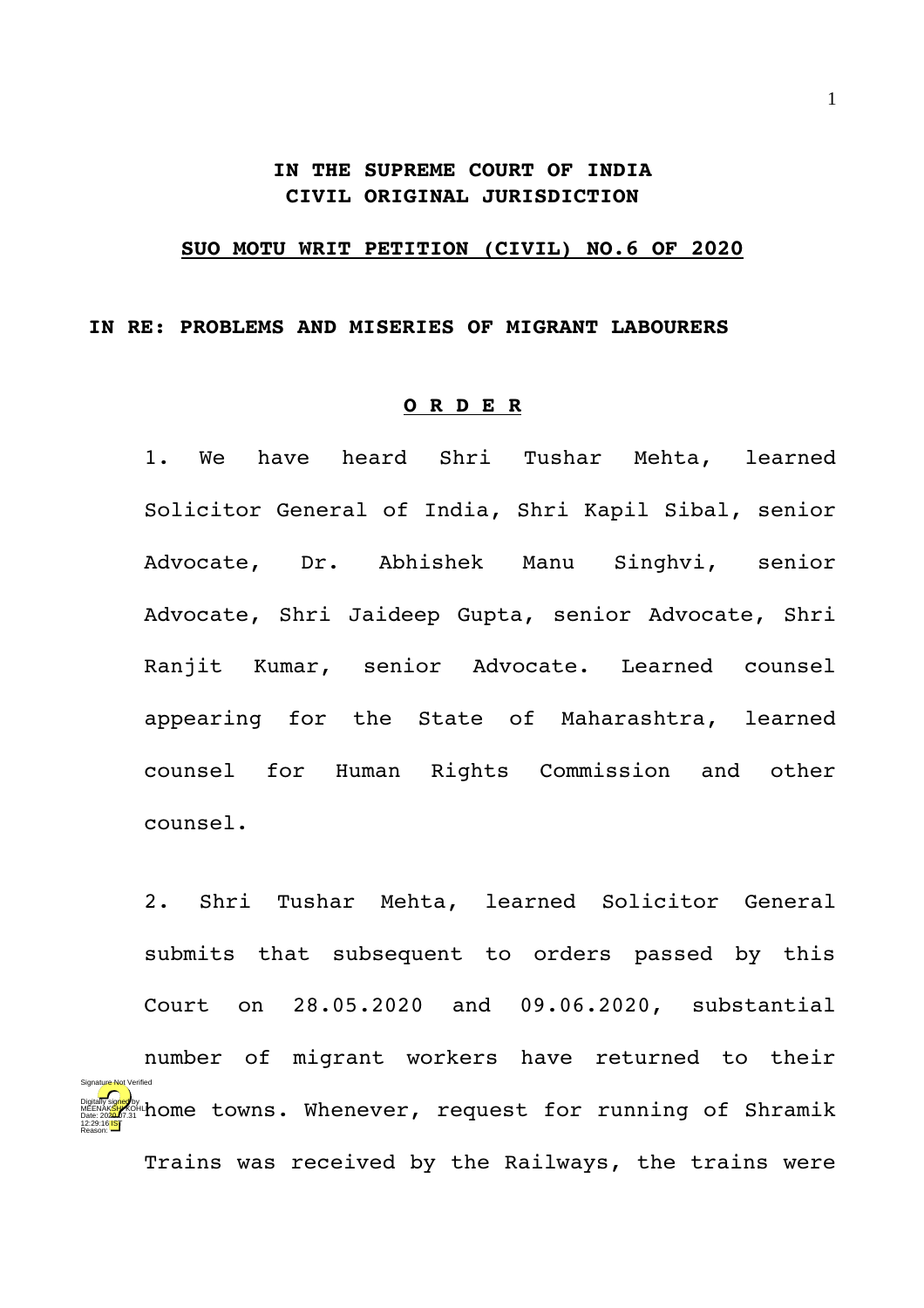immediately provided for. Most of the stranded migrant workers having returned to their homes, the issue of transportation of stranded migrant workers be closed and in case there are still any grievances, aggrieved person may approach the jurisdictional High Court for appropriate relief.

3. The State of Maharashtra has filed affidavit in reply dated 23.07.2020 in reply to the additional affidavit dated 16.07.2020 filed in I.A.No.49693 of 2020. The affidavit filed by Rajesh Kumar, Additional Chief Secretary(Labour) Industries, Energy and Labour Department, State of Maharashtra itself indicates that some migrant labourers are still awaiting to return to their native places from the State of Maharashtra. Paragraph 9 refers to few figures in different districts. In paragraph 13, reply has been given with regard to list of 52,514 migrant labourers, it has been stated that after verification, it has been found that only 1,137 migrant workers were ready and willing to return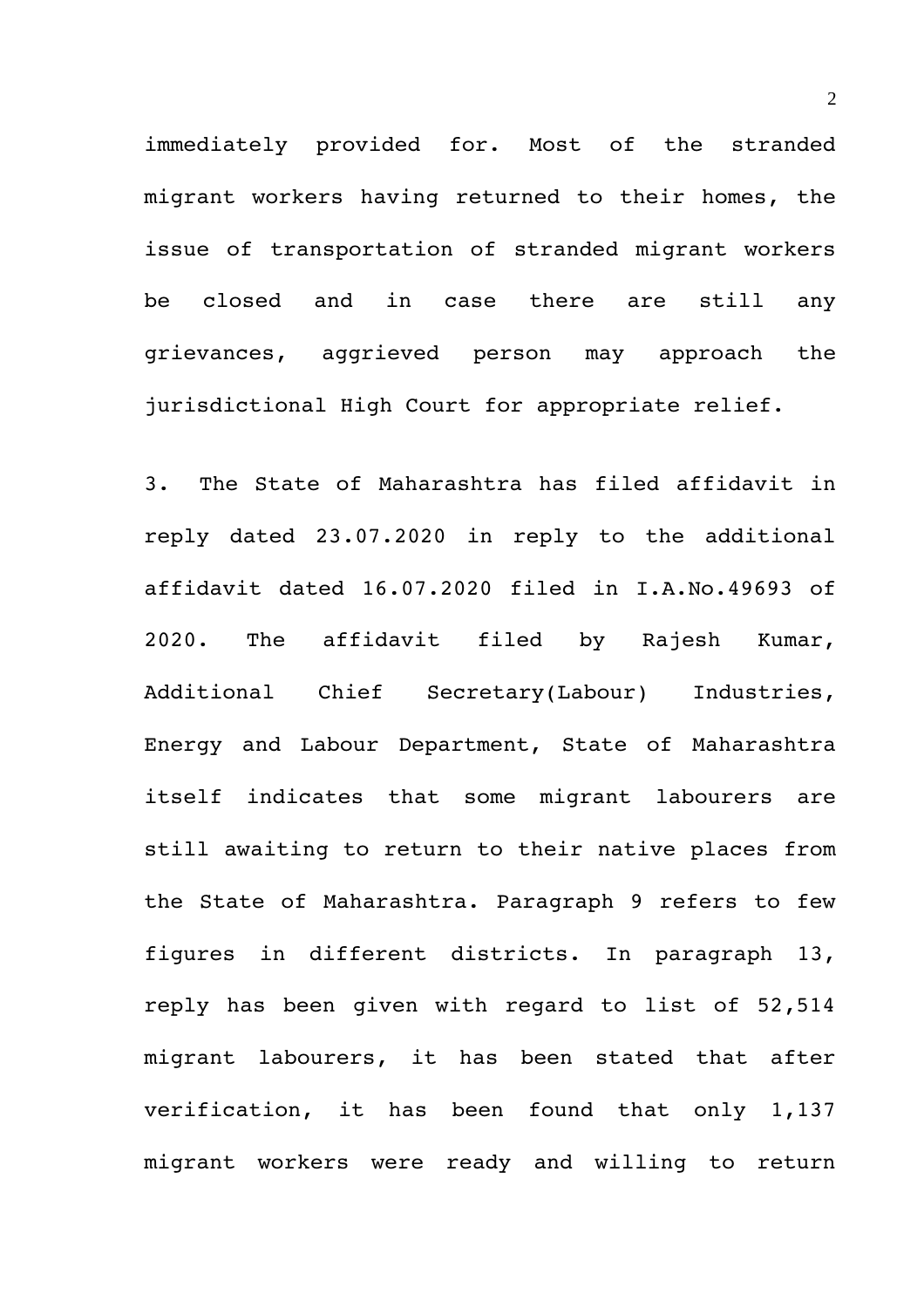back to their native places. Substantial number of migrant labourers are reported to have reached already their native places. Affidavit further states that in event any complaints are received from migrant workers by Trade Unions, NGOs and other local organization, same should be shared with State Administration which shall be attended promptly. The Affidavit further states that online registration process for Shramik Trains stands resumed.

4. In our order dated 09.06.2020, we have directed all States/UTs to transport all stranded workers by trains or other modes within fifteen days. It appears that in spite of steps taken by the States including State of Maharashtra, there are still migrant workers stranded in different States including State of Maharashtra.

5. We are of the view that State of Maharashtra may take appropriate steps to ensure that stranded migrant workers who are still awaiting to return to their native places shall return to their native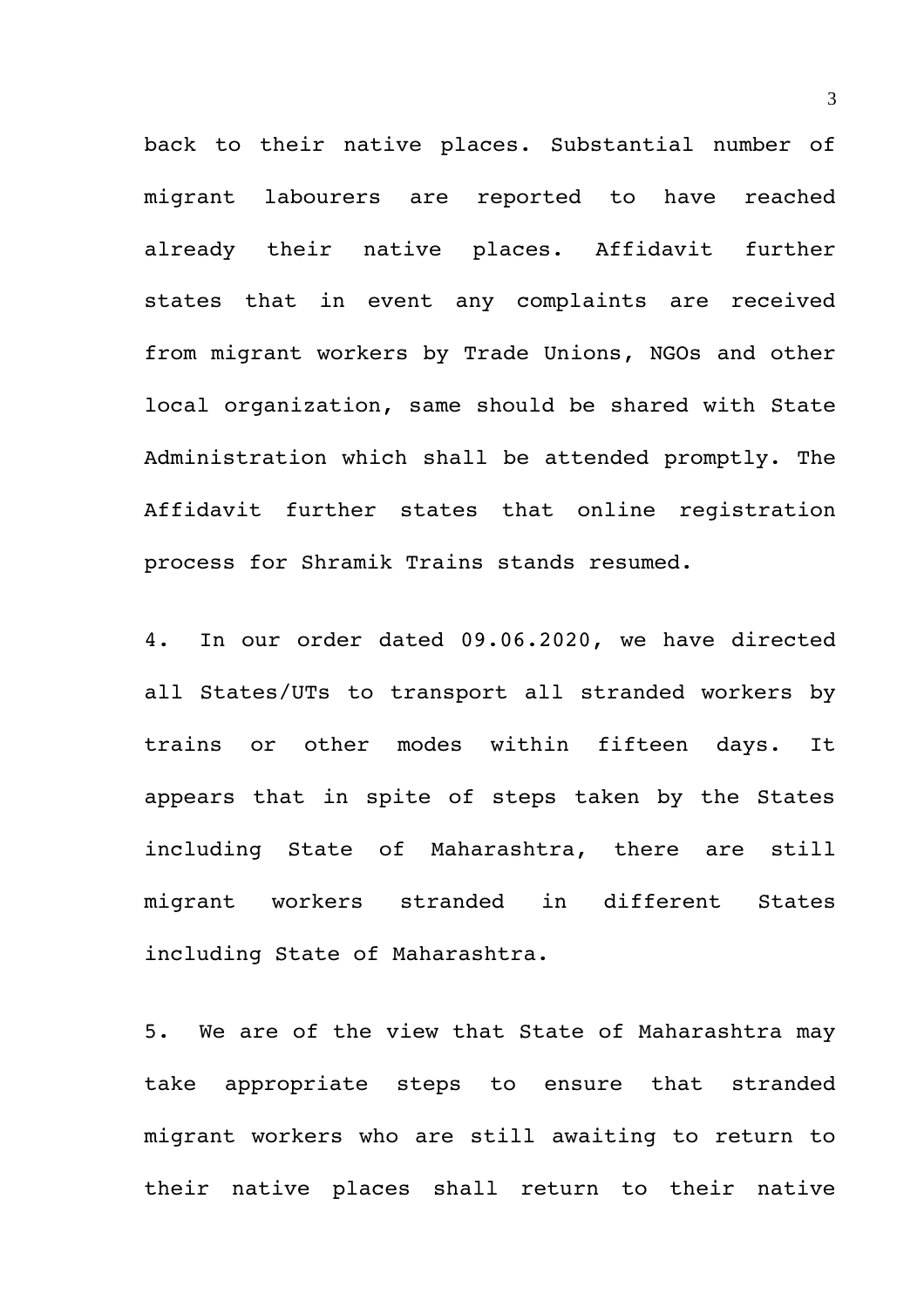places, at an early date. The appropriate steps be taken in this regard.

6. Insofar as submissions of Shri Tushar Mehta, learned Solicitor General that the issues pertaining to transportation of stranded migrant workers be closed and if there are any grievances by any one, they may be asked to approach the jurisdictional High Court, in our order dated 09.06.2020, in paragraph 25, we have made following observations:

> "25. It has also been brought before us that various High Courts have also taken notice of cases of migrant labourers. High Courts being constitutional Courts are well within their jurisdiction to take cognizance of violation of fundamental rights of migrant workers and we have no doubt that those proceedings shall proceed after considering all aspects including the response of concerned authorities."

7. We have already made clear that those matters of which High Court has taken cognizance, they shall be decided by respective High Courts. No further observations are required in the above respect.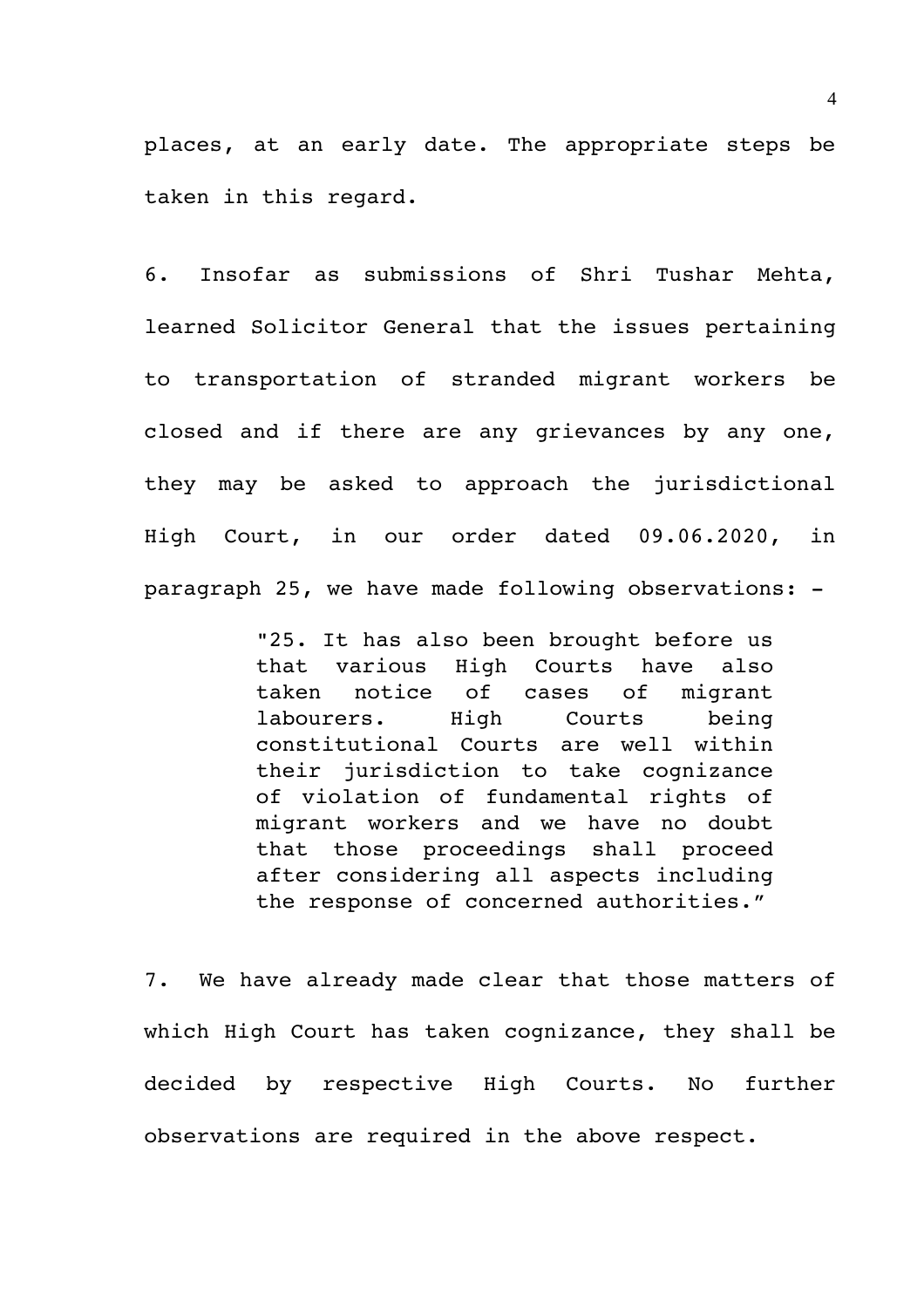8. In our order dated 09.06.2020, we have referred to three enactments namely:

i) Inter-State Migrant Workmen (Regulation of Employment and Conditions of Service) Act, 1979; ii) Construction Workers( Regulation of Employment and Conditions of Service) Act , 1996 and; iii)Unorganized workers' Social Security Act, 2008.

9. Submissions have been made before us that necessary registration under the aforesaid enactments have not been made by respective States due to which large number of migrant workers and unorganized labourers are unable to reap benefits of the said enactments. In our order dated 09.06.2020, in paragraph 24, we made following observations:

> "24....Reference of enactments, namely, Inter-state Migrant workmen (Regulations of Employment and Conditions of Service) Act, 1979 as well as Construction Workers(Regulation of Employment and Conditions of Service) Act, 1996 have been made to. Reference has also been made to Unorganized Workers' Social Security Act, 2008. With regard to working of the aforesaid enactments and the measures taken by the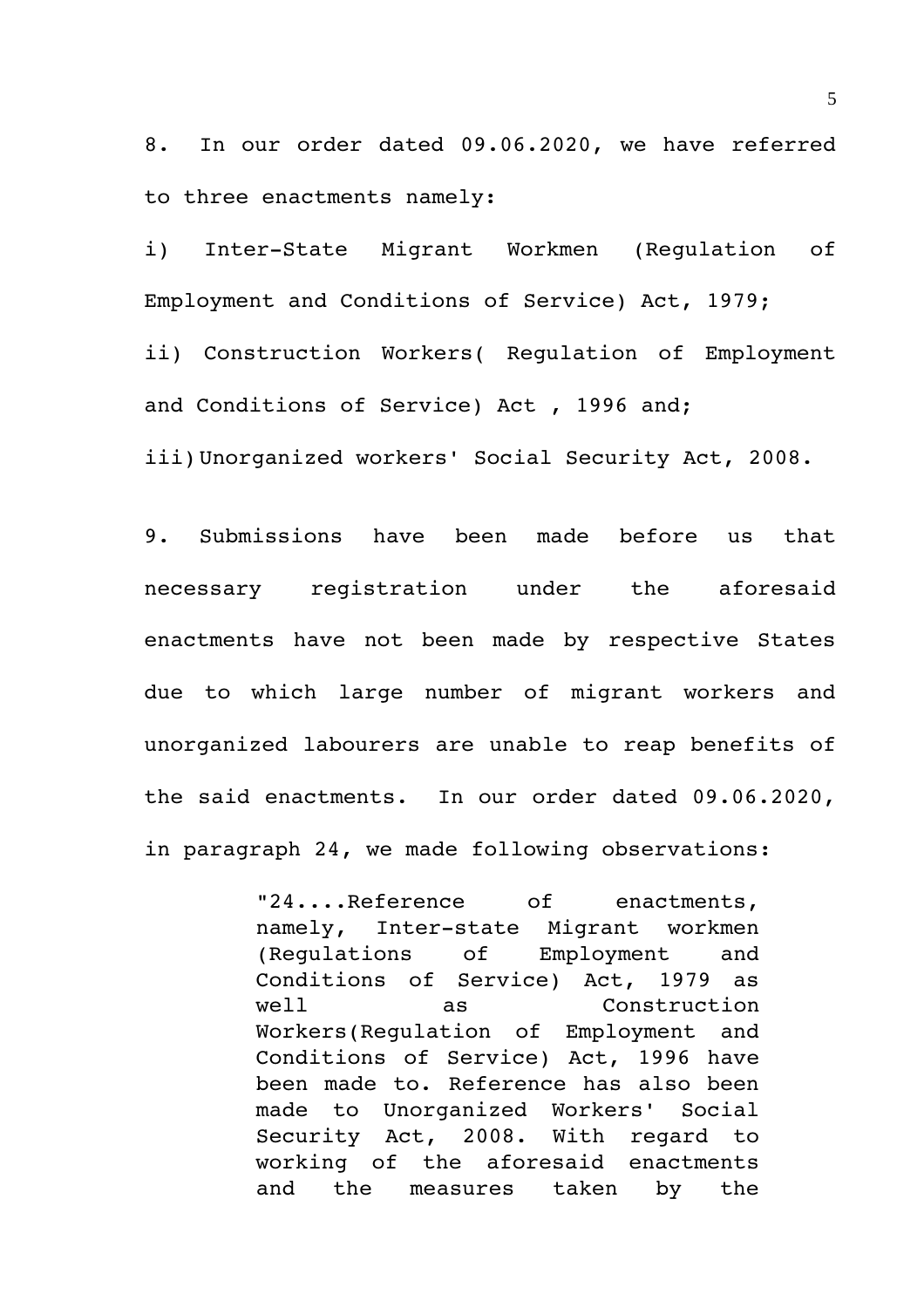different States, we shall consider the response of the States and thereafter shall consider the issues raised regarding short-term measures and long-term measures."

10. Our above order contemplated response of the States with respect to reqistration of workers. Although several States have made rules under the above enactments but all necessary details regarding the steps taken by concerned States have not been brought on record. No States have filed Affidavit giving its response with regard to steps taken by the States in regard to aforesaid enactments. In the affidavit filed by State of Maharashtra dated 16.07.2020, State has referred to Maharashtra Unorganized Workers' Social Security Rules, 2013 framed under Workers' Social Security Act, 2008. The affidavit further states that Maharashtra State Social Security Board has been constituted on 03.04.2018 but registration under Unorganized workers Social Security Act has not yet started but about 5,84,219 workers have been enrolled under

6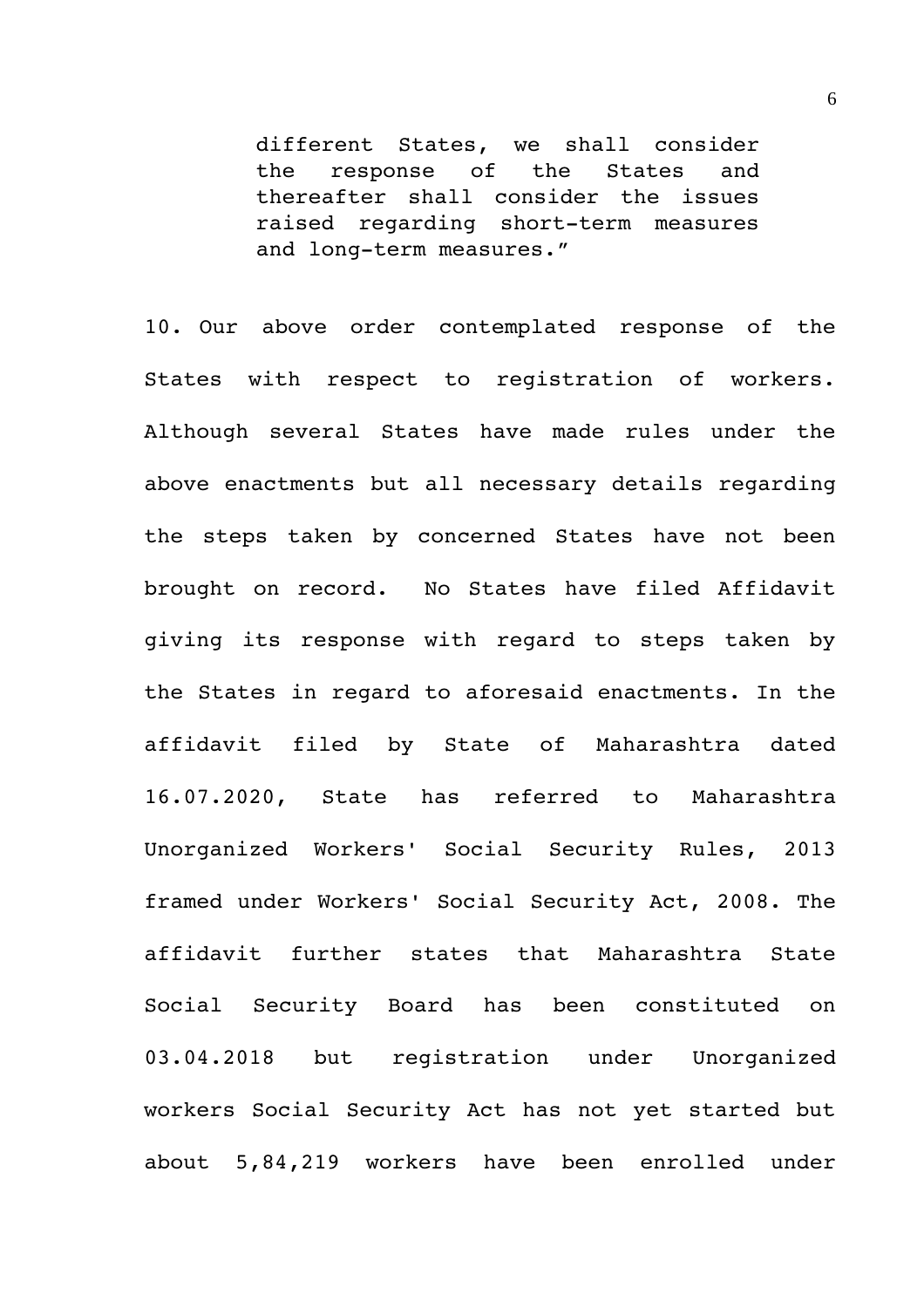Pradhan Mantri Shram Yogi Maan Dhan Yojana.

11. We are of the view that all States/UTs have to file affidavits responding to steps taken by the States/UTs with regard to implementation of above mentioned three enactments. Let affidavit be filed by all the States/UTs indicating the steps taken by them with respect to above mentioned enactments within a period of three months.

12. Shri Kapil Sibal, learned senior counsel, reiterated his submissions that there are no National Disaster Management Plan prepared with respect to Covid-19. He further submits that as required by Section 12 of Disaster Management Act, 2005, minimum standards of relief have not been provided for persons affected by Covid-19 virus. He submits that National Disaster Management Plan of November 2019 as relied by learned Solicitor General does not relate to Covid-19 and as per Disaster Management Act, 2005, National Disaster Management Plan is required to be formulated with respect to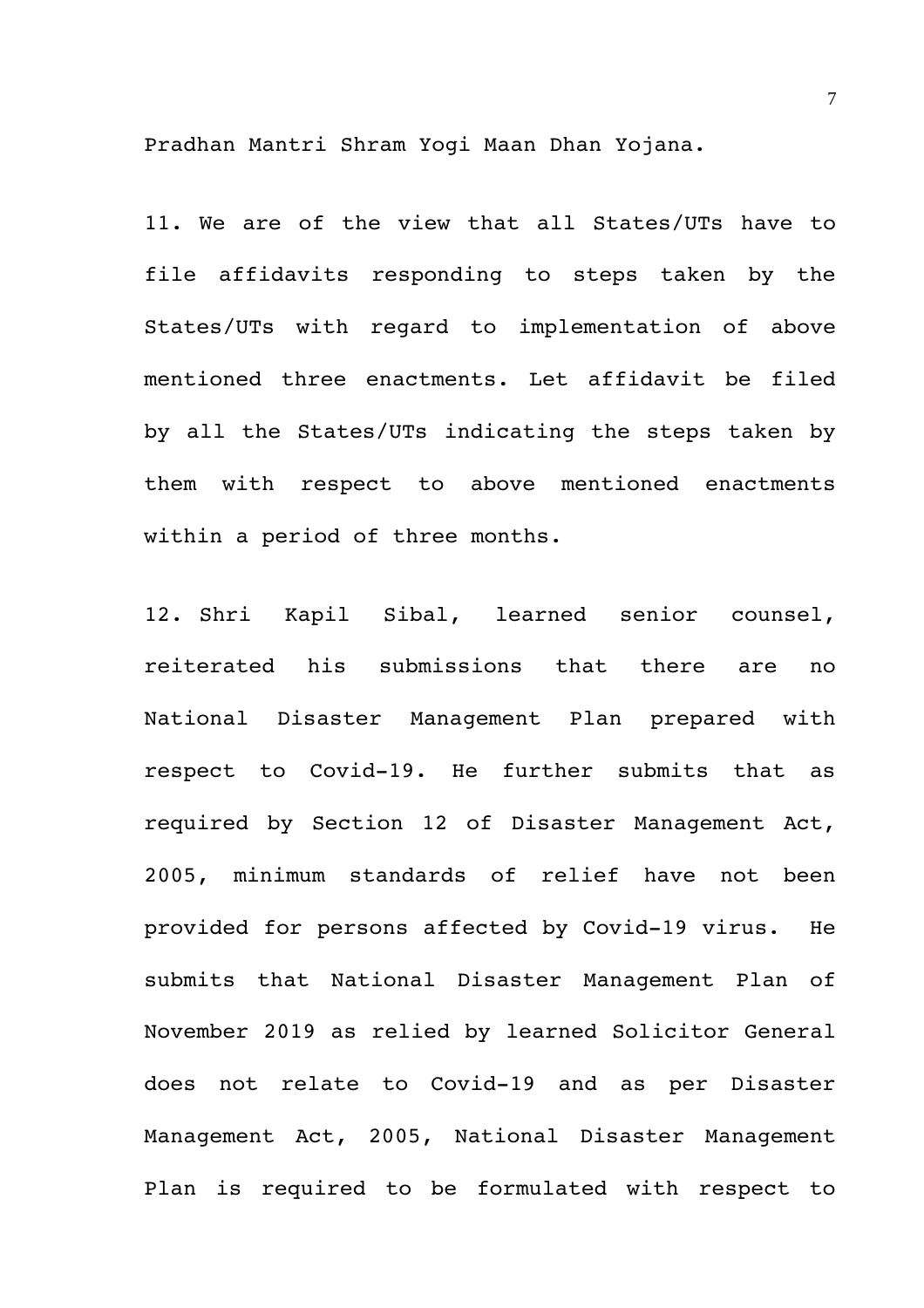Covid-19 and necessary directions be issued in this regard.

13. Writ Petition(Civil) No.546 of 2020, Centre for Public Interest Litigation versus Union of India, has also been heard along with this Suo Motu Writ Petition No.6 of 2020. Writ Petition(Civil) No.546 of 2020 has specifically raised the issue of National Disaster Management Plan for Covid-19. In the said writ petition, specific reliefs have been also prayed for seeking a direction to the Union of India to prepare, notify and implement National Plan under Section 11 read with Section 10 of Disaster Management Act, 2005, to deal with Covid-19 pandemic and further to lay down minimum standards of relief under Disaster Management Act, 2005, to be provided to the persons affected by Covid-19 virus. There are specific pleading and prayers in the above writ petition in above regard. The hearing in Writ Petition(Civil) No.546 of 2020 has been concluded on 27.07.2020 and judgment has also been reserved.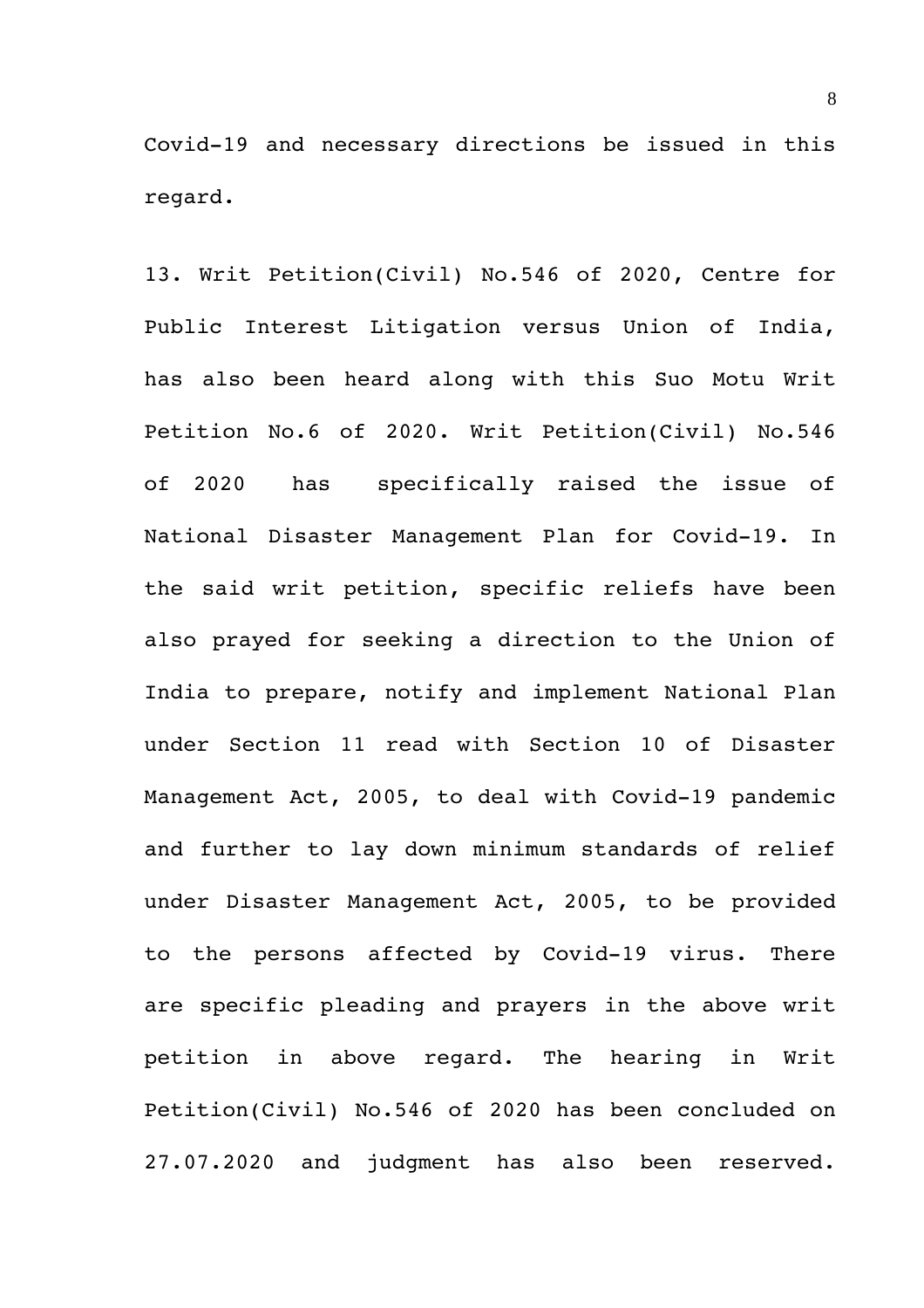Issues regarding preparation of National Disaster Management Plan for Covid-19 shall be dealt with in Writ Petition(Civil) No.546 of 2020 while deciding the Writ Petition(Civil) No.546 of 2020 where specific pleading and prayers have been made. Thus, we need not dwelve the above issue any further in this Suo Motu Writ Petition No.6 of 2020.

14. In our order dated 09.06.2020, we have noticed that the task which has now to be undertaken by the concerned States and Union Territories is to maintain record of all such migrant workers, who have arrived at different places. In paragraph 31, we have made following observations:

> "...The first step in this regard is to maintain record of all such migrant workers, who have arrived at different places, towns in different States. The details of migrant workers, nature of their skill, place of their earlier employment be maintained in prescribed proforma to be formulated by the concerned State at village level, block level and the district level so that necessary helps can be extended by the State authorities and district authorities to these migrant labourers...."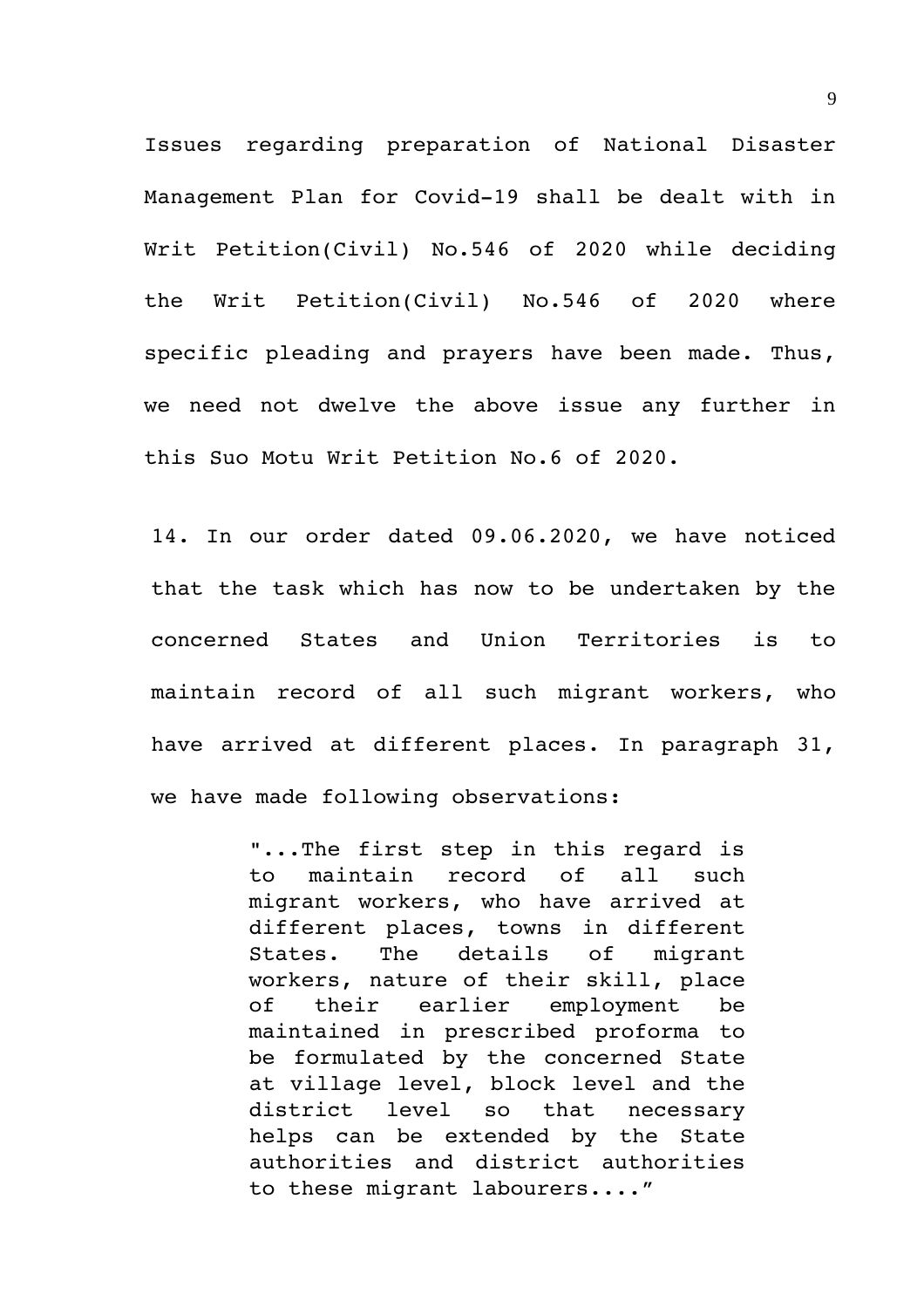15. We have also issued specific directions as direction No. (6) to the following effect: -

> "(6) The details of all migrant labourers, who have reached their native places, shall be maintained with details of their skill, nature of employment, earlier place of employment. The list of migrant labourers shall be maintained village wise, block wise and district wise to facilitate the administration to extend benefit of different schemes which may be applicable to such migrant workers."

16. None of the States/Union Territories have filed any affidavit giving details of the compliance of the aforesaid direction. The States are required to bring on record the mode and manner in which records of migrant labourers who have reached their native places are being maintained with their skill, nature of employment and other details. Let States/Union Territories may also file affidavits in the above regard within a period of three weeks. In the affidavits to be filed by States/Union Territories, details with regard to compliance of other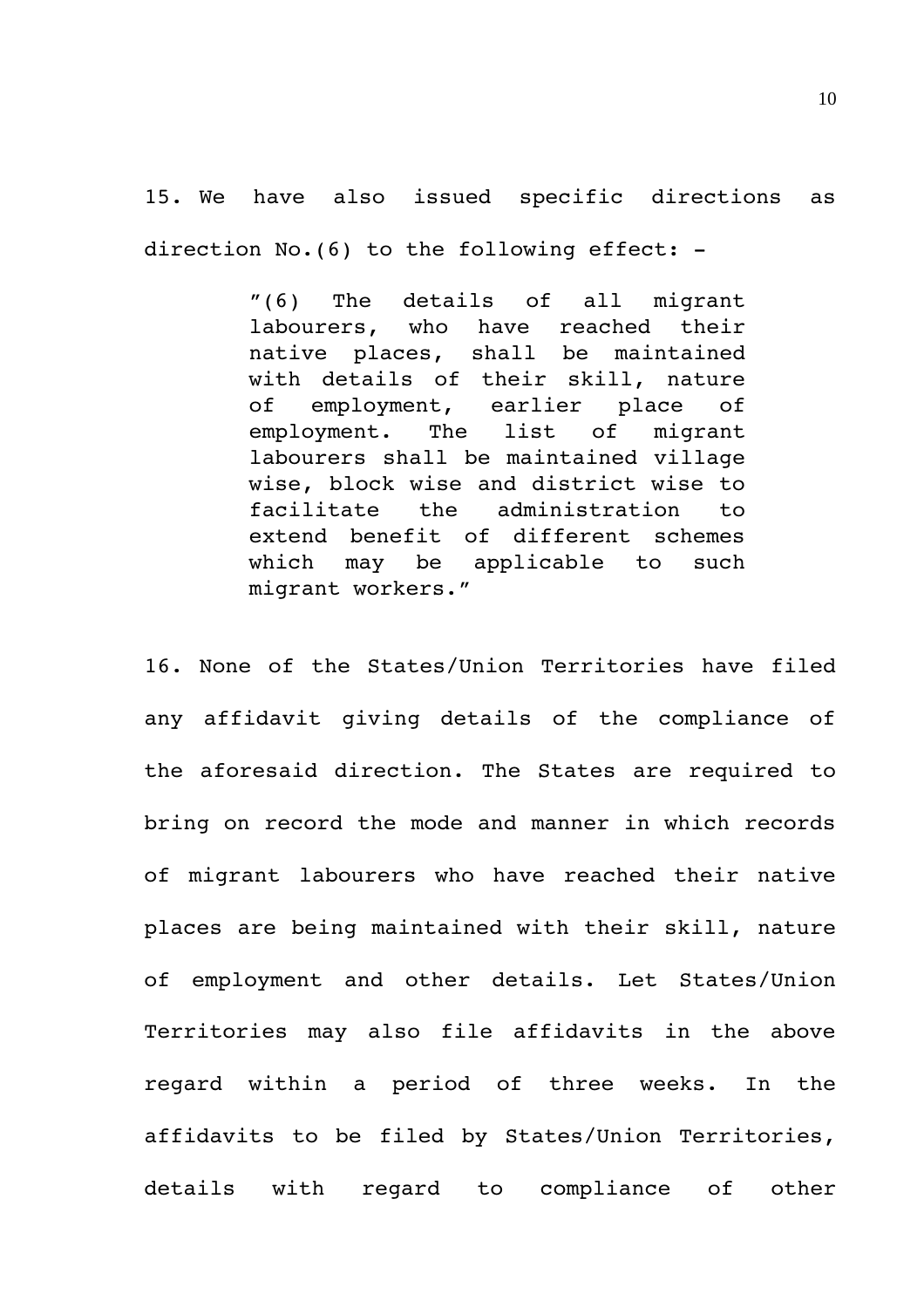directions as issued by this Court on 09.06.2020 be also detailed.

17. Shri Ranjit Kumar, learned senior counsel appearing for the State of Bihar submits that there are already State Plan and District Plan in the State of Bihar under Disaster Management Act, 2005. The State Disaster Management Authority was constituted in the State of Bihar on 06.11.2007 and the District Disaster Management Authorities were constituted w.e.f. 18.06.2008. There is a plan for Disaster Management for every district of the State of Bihar. Funds were allotted in November 2015 towards this and the present crisis is being managed under Disaster Management Act, 2005. Registration of all Migrant Workers coming to Bihar is done on Migrant Portal App on their arrival at their respective Blocks/Block quarantine camps. The issue of Registration by State of Bihar under the abovementioned enactments shall be considered after detail affidavit is filed by the State of Bihar in